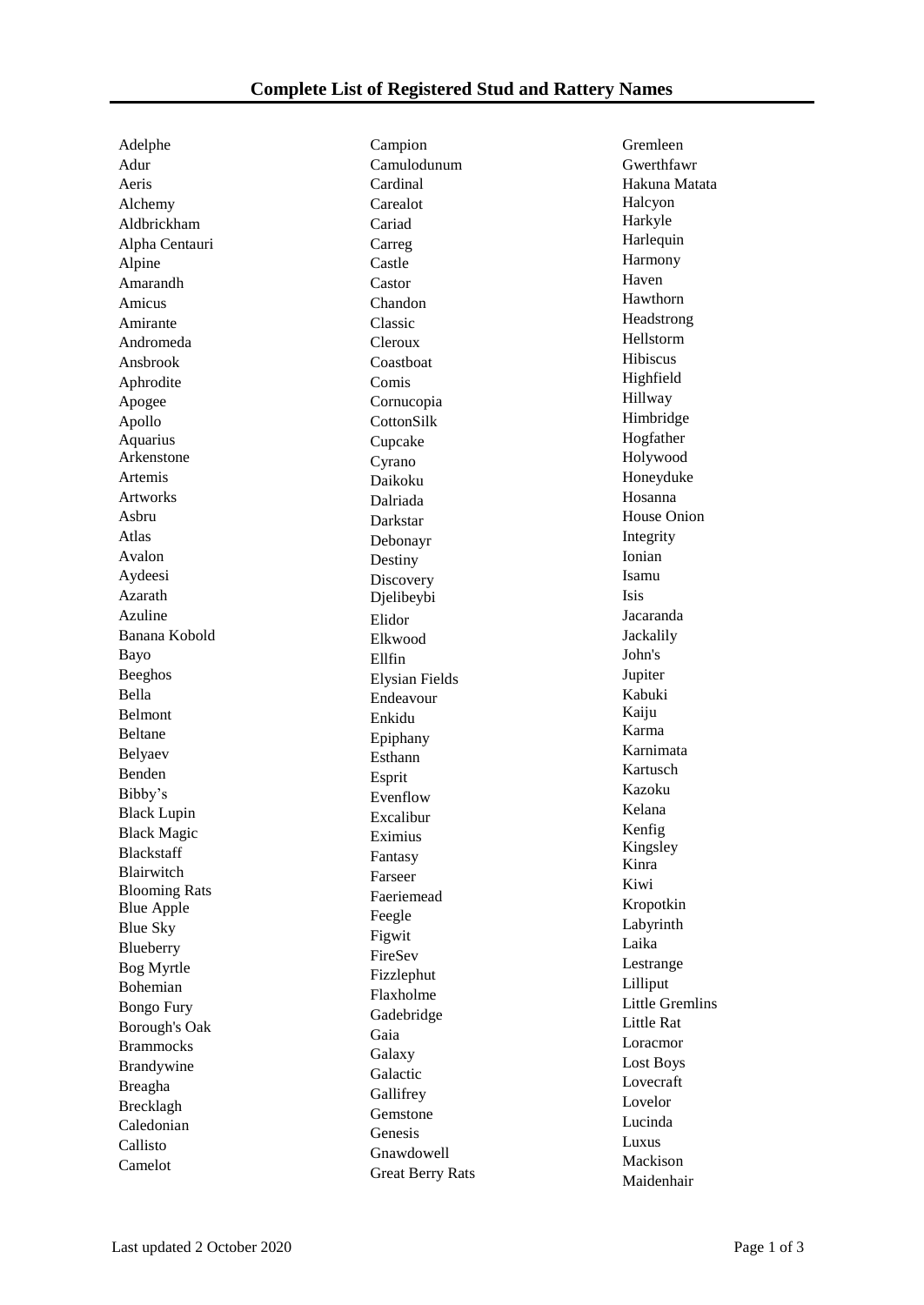Mana Martello Matrix Mayhem Mercia Mercury Merriment Methyl Midsomer Mischief Milliways Milo Mimble Mimizuku Mirage Mischief Morning Star Mossbrook Moulin Rouge Muddiwarx Muggle Mulberry New World Nezumi Nursery Nimbus Nimh Northern Lights Oakwood Oddbodz **Odyssey** Olympus Omega **Orchard** Origin Orion Orlok **Outlaw** Ouzle ' s Pagan Pagan Bliss Panya Patchwork Pegasus Pendragon Phoenix Piccolo Pilgrim Pimpernel Pinewood Pipistrelle Poplet Pumpkin Pythagoras **Oueen** Rainmaker Rainveil

Ralston Ramkin Rathaus Ratoon Rats Eyes Rats4life Rattenfänger Rattie Asylum Rattray RattieAngels Ratty Rascals Ray 's Rattery RCT Rebel Redwall Rhapsody Rhosyn Rivendell Riversong Ronnie's Roselia Rowangate Rubix Safdar Saffron Sakari Salem Star Samson (previously Saxon) Sapphire Saxon (later changed to Samson) Scramble's Nook Scunnerbug Seagull Serendipity Serenity Shakespeare Shangri -La Shayilen Shatterlings Sherwood Forest Shita Shoreham Shunamite Sirius Skatta Small Souls Smirnoff Snowfire Solstar Solstice Solveig Sphinx Starbrux Stardust

Stelmaria Stew -Rats Stillyrats Straw Hat Stovokor Subryss Sundrop Sunglow Sunset Sunshine Swamp Rat Sweet Swiftvalley Symphony Tailbearer Talisman Tanglewood Taranis Tartan Tails Tarte au Citron Templeton Tenaran Tenebrae Tennyson Tethys Thamesgrove The Attic Zoo The Burrow Thistle Thornvalley Thunder Thurstan Timbucktwo Topthorne Torchwood Trinity Trinovantum Trojan Twilight Dreams Tylney Ubique Unicorn Urban Utopia Valentine Valhalla Valiance Valkyrie Velvet Whiskers Vicinalis Vulcan Wallace Warrensark Wharfedale Wheatacre